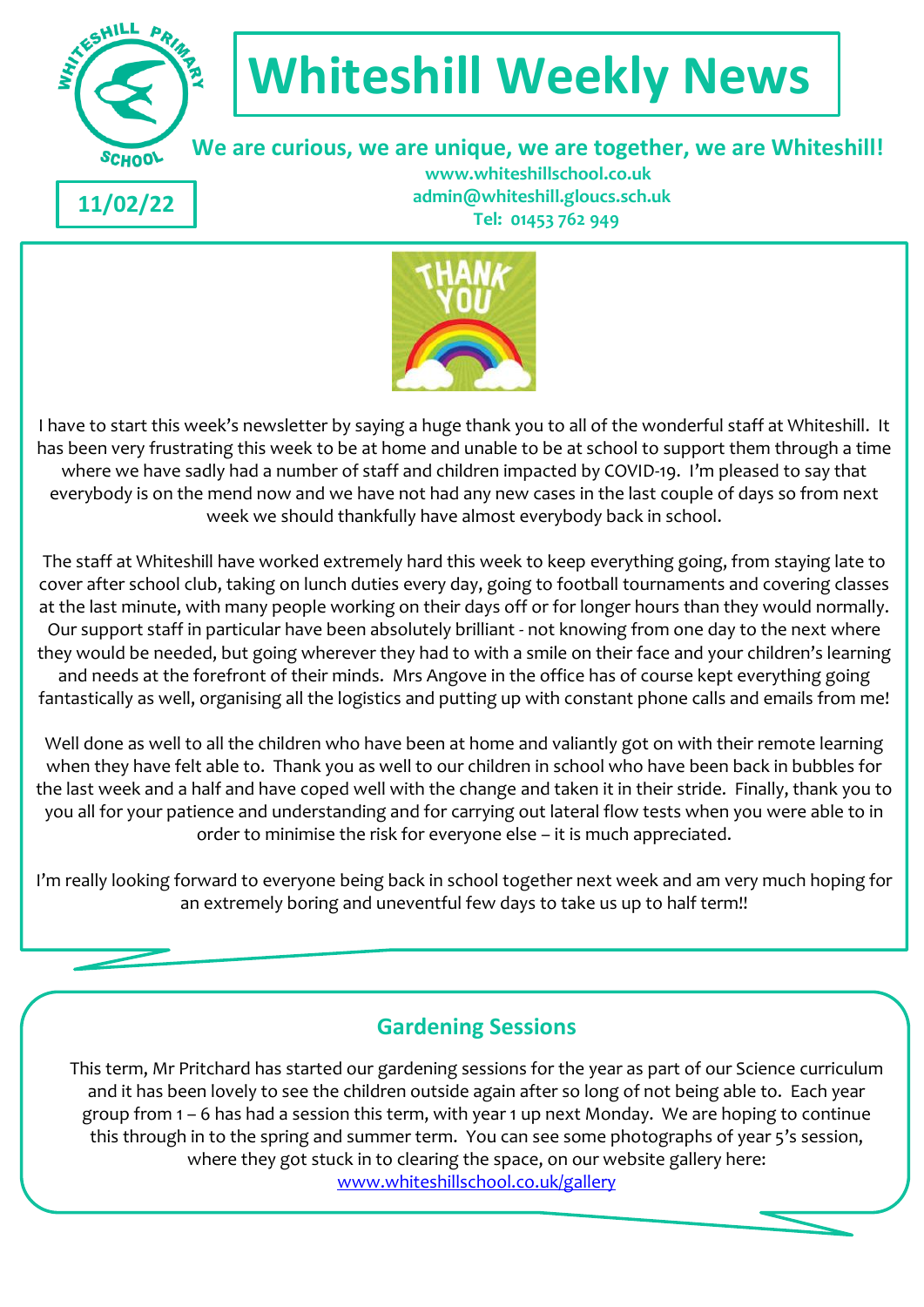## **Peter and the Wolf**

Please find attached to this newsletter a poster advertising a concert from Capriol Chamber Orchestra who are doing a special children's matinee of Peter and the Wolf, tomorrow at 4pm at Holy Trinity Church in Stroud. Not only is this a great opportunity for the children to hear classical music in concert but also features the wonderful Mr McLaughlin as the narrator! Mr McLaughlin has worked with many of the children in school teaching them brass over the last few years.

## **Museum in the Park – Ice Age Zooms!**

There is an excellent opportunity this week for families to book (free) onto Stratford Park Museum in the Park's Ice Age talks on Zoom. There are a number of events at the Museum in person over the half term break, including crafts and a story-telling session for younger children over 5. Take a look here for more information: <https://museuminthepark.org.uk/ice-age-events>

The event this weekend is as follows:

**Saturday 12 February | 2pm | Free, donations welcome**

#### **The Ice Age in Britain: Creswell Crags and Beyond** - **Talk with Angharad Jones**

**FAMILY FRIENDLY version – suitable for children over 8 years old and their parents/grandparents** Creswell Crags on the Nottinghamshire/Derbyshire border has many caves and rock-shelters, many of which contain Ice Age archaeology and palaeontology. Hear all about how these can tell us a lot about past environments, and the animals and humans that used to live in the area, and what the Ice Age was really like.

*This talk takes place online via Zoom. Booking required, book [online](https://www.ticketsource.co.uk/booking/t-jexeaj) here.*



## **Framed Pictures**

Thank you so much to one of our parents, Lesley Young, who very kindly offered to frame the winning paintings from our 'Happiness' art exhibition in December. They look wonderful in the colourful, wooden frames and I hope that the they will be a fantastic keepsake for our budding artists – hopefully the first of many framed art pieces for them!

> Lesley is a professional framer and you can find out more about her business here: <https://www.framingbylesley.co.uk/index.html>

### **Guitar and Drum Lessons**

Our talented guitar and drum teacher Mr Cormack-Hicks has spaces to offer your child short, weekly private lessons during the school day if they are in Maple or Oak class. If you are interested in finding out more, including prices, please email *iansguitartuition@googlemail.com*